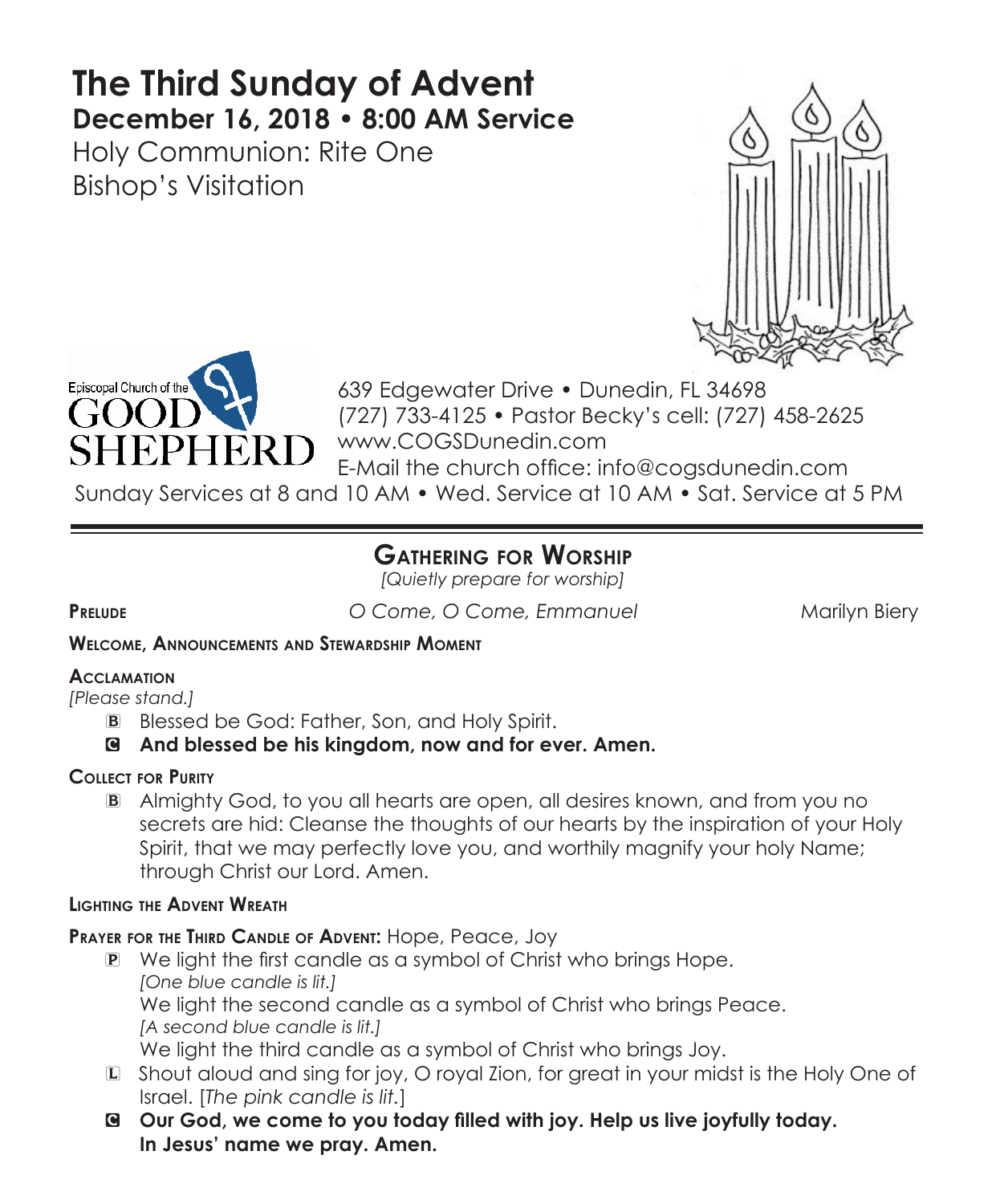#### **Collect of the Day**

- B The Lord be with you.
- C **And with thy Spirit.**
- B Let us pray… Stir up thy power, O Lord, and with great might come among us; and, because we are sorely hindered by our sins, let thy bountiful grace and mercy speedily help and deliver us; through Jesus Christ our Lord, to whom, with thee and the Holy Ghost, be honor and glory, world without end.
- C **Amen.**

# **Word of God**

**The Readings:** Zephaniah 3:14–20 • Canticle 9 • Philippians 4:4–7 • Luke 3:7–18 *[Please be seated.]*

The First Reading

L *The First Reading is taken from Zephaniah, chapter 3…*

 Rejoice, Daughter Zion! Shout, Israel! Rejoice and exult with all your heart, Daughter Jerusalem. The Lord has removed your judgment; he has turned away your enemy. The Lord, the king of Israel, is in your midst; you will no longer fear evil. On that day, it will be said to Jerusalem: Don't fear, Zion. Don't let your hands fall. The Lord your God is in your midst—a warrior bringing victory. He will create calm with his love; he will rejoice over you with singing.

 I will remove from you those worried about the appointed feasts. They have been a burden for her, a reproach. Watch what I am about to do to all your oppressors at that time. I will deliver the lame; I will gather the outcast. I will change their shame into praise and fame throughout the earth. At that time, I will bring all of you back, at the time when I gather you. I will give you fame and praise among all the neighboring peoples when I restore your possessions and you can see them—says the Lord.

- L The Word of the Lord.
- C **Thanks be to God.**

The Psalm: *[read responsively*, **L** Lector/**G** Congregation]

- L *We will read responsively from Canticle 9…*
- L Surely, it is God who saves me; I will trust in him and not be afraid.
- C **For the Lord is my stronghold and my sure defense, and he will be my Savior.**
- L Therefore you shall draw water with rejoicing from the springs of salvation.
- C **And on that day you shall say, Give thanks to the Lord and call upon his Name;**
- L Make his deeds known among the peoples; see that they remember that his Name is exalted.
- C **Sing the praises of the Lord, for he has done great things, and this is known in all the world.**
- L Cry aloud, inhabitants of Zion, ring out your joy, for the great one in the midst of you is the Holy One of Israel.
- C **Glory to the Father, and to the Son, and to the Holy Spirit: as it was in the beginning, is now, and will be for ever. Amen.**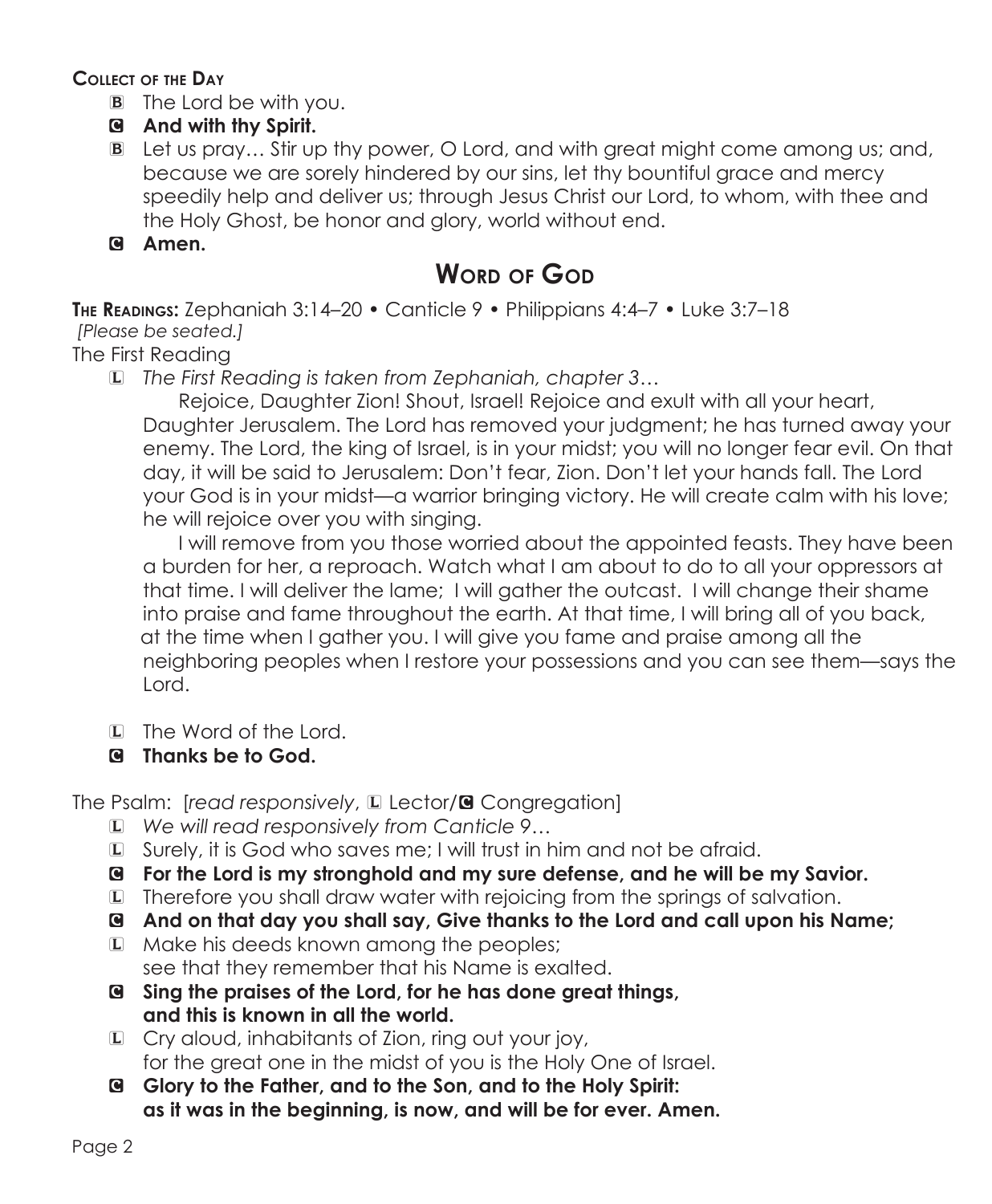The Second Reading:

L *The Second Reading is taken from Philippians, chapter 4…*

 Be glad in the Lord always! Again I say, be glad! Let your gentleness show in your treatment of all people. The Lord is near. Don't be anxious about anything; rather, bring up all of your requests to God in your prayers and petitions, along with giving thanks. Then the peace of God that exceeds all understanding will keep your hearts and minds safe in Christ Jesus.

- L The Word of the Lord.
- C **Thanks be to God.**

The Gospel:

*[Please stand.]*

- D The Holy Gospel of our Lord Jesus Christ according to Luke.
- C **Glory be to thee, O Lord.**
- D Then John said to the crowds who came to be baptized by him, "You children of snakes! Who warned you to escape from the angry judgment that is coming soon? Produce fruit that shows you have changed your hearts and lives. And don't even think about saying to yourselves, Abraham is our father. I tell you that God is able to raise up Abraham's children from these stones. The ax is already at the root of the trees. Therefore, every tree that doesn't produce good fruit will be chopped down and tossed into the fire."

 The crowds asked him, "What then should we do?"

 He answered, "Whoever has two shirts must share with the one who has none, and whoever has food must do the same."

 Even tax collectors came to be baptized. They said to him, "Teacher, what should we do?"

 He replied, "Collect no more than you are authorized to collect."

 Soldiers asked, "What about us? What should we do?"

 He answered, "Don't cheat or harass anyone, and be satisfied with your pay."

 The people were filled with expectation, and everyone wondered whether John might be the Christ. John replied to them all, "I baptize you with water, but the one who is more powerful than me is coming. I'm not worthy to loosen the strap of his sandals. He will baptize you with the Holy Spirit and fire. The shovel he uses to sift the wheat from the husks is in his hands. He will clean out his threshing area and bring the wheat into his barn. But he will burn the husks with a fire that can't be put out." With many other words John appealed to them, proclaiming good news to the people.

- D The Gospel of the Lord.
- C **Praise be to thee, O Christ.**

**SERMON Bishop Dabney Smith** 

```
[Please be seated.]
```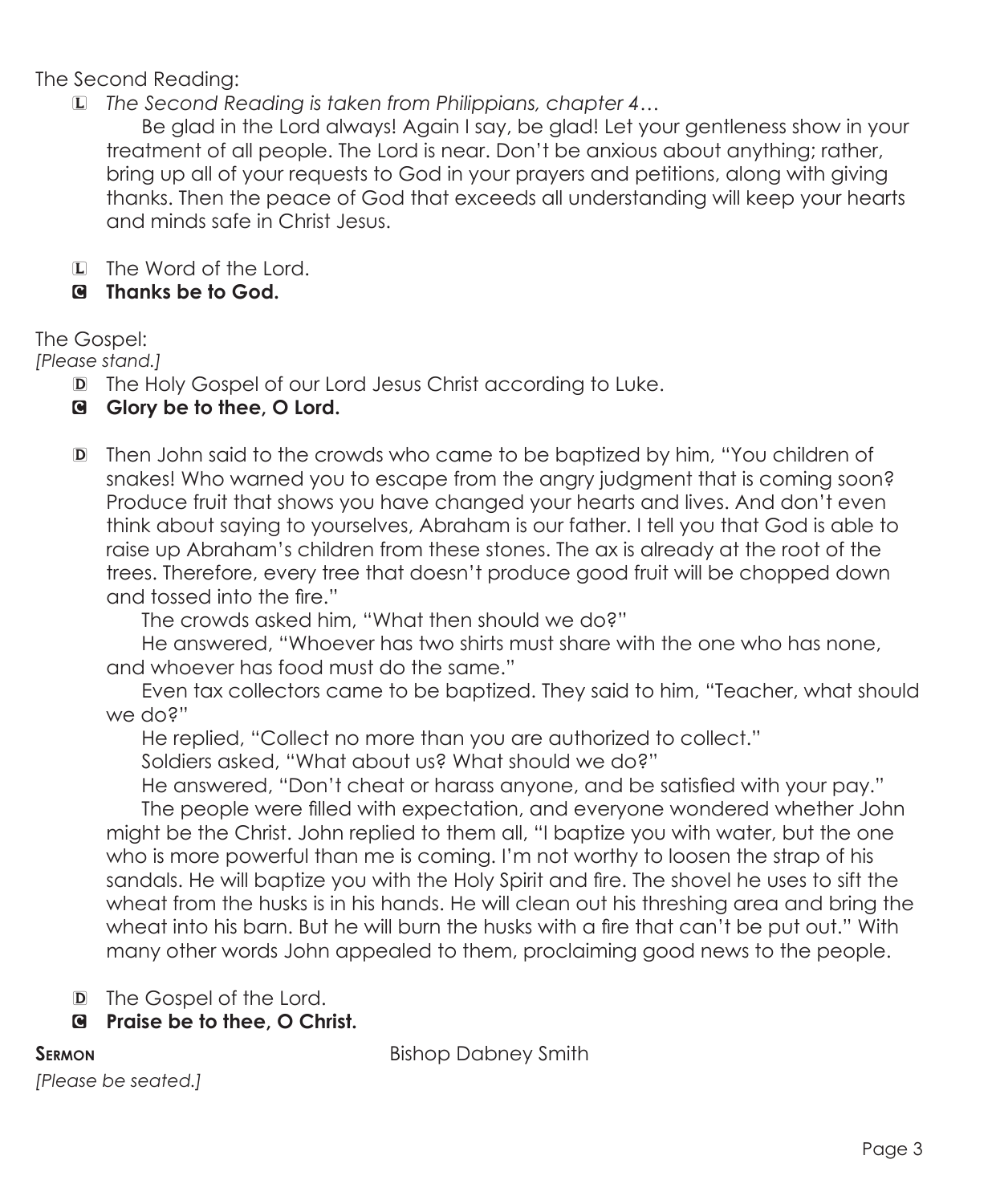#### **Nicene Creed**

*[Please stand.]*

C **We believe in one God, the Father, the Almighty, maker of heaven and earth, of all that is, seen and unseen.** 

 **We believe in one Lord, Jesus Christ, the only Son of God, eternally begotten of the Father, God from God, Light from Light, true God from true God, begotten, not made, of one Being with the Father. Through him all things were made. For us and for our salvation he came down from heaven: by the power of the Holy Spirit he became incarnate from the Virgin Mary, and was made man. For our sake he was crucified under Pontius Pilate; he suffered death and was buried. On the third day he rose again in accordance with the Scriptures; he ascended into heaven and is seated at the right hand of the Father. He will come again in glory to judge the living and the dead, and his kingdom will have no end.**

**We believe in the Holy Spirit, the Lord, the giver of life, who proceeds from the Father and the Son. With the Father and the Son he is worshiped and glorified. He has spoken through the Prophets. We believe in one holy catholic and apostolic Church. We acknowledge one baptism for the forgiveness of sins. We look for the resurrection of the dead, and the life of the world to come. Amen.**

#### **Prayers of the People**

*[Please sit, stand, or kneel, as you prefer.]*

- D Let us pray for the Church and for the world.
- L Grant, Almighty God, that all who confess your Name may be united in your truth, live together in your love, and reveal your glory in the world. *Silence…*  We pray in joy.
- C **Amen. Come, Lord Jesus.**
- L Guide the people of this land, and of all the nations, in the ways of justice and peace; that we may honor one another and serve the common good. *Silence…* We pray in joy.
- C **Amen. Come, Lord Jesus.**
- L Give us all a reverence for the earth as your own creation, that we may use its resources rightly in the service of others and to your honor and glory. We give you thanks for the flowers given for your glory by Charles E. Shannon in memory of Joanie Shannon on her birthday; and by Gus and Becky Robbins-Penniman in honor and thanksgiving for Bishop Smith's visitation today. *Silence...* We pray in joy.
- C **Amen. Come, Lord Jesus.**
- L Comfort and heal all those who suffer in body, mind, or spirit; give them courage and hope in their troubles, especially [*read names from notebook…*] and those we now name aloud or in our hearts [*leave time…*]. Bring them the joy of your salvation. *Silence...* We pray in joy.
- C **Amen. Come, Lord Jesus.**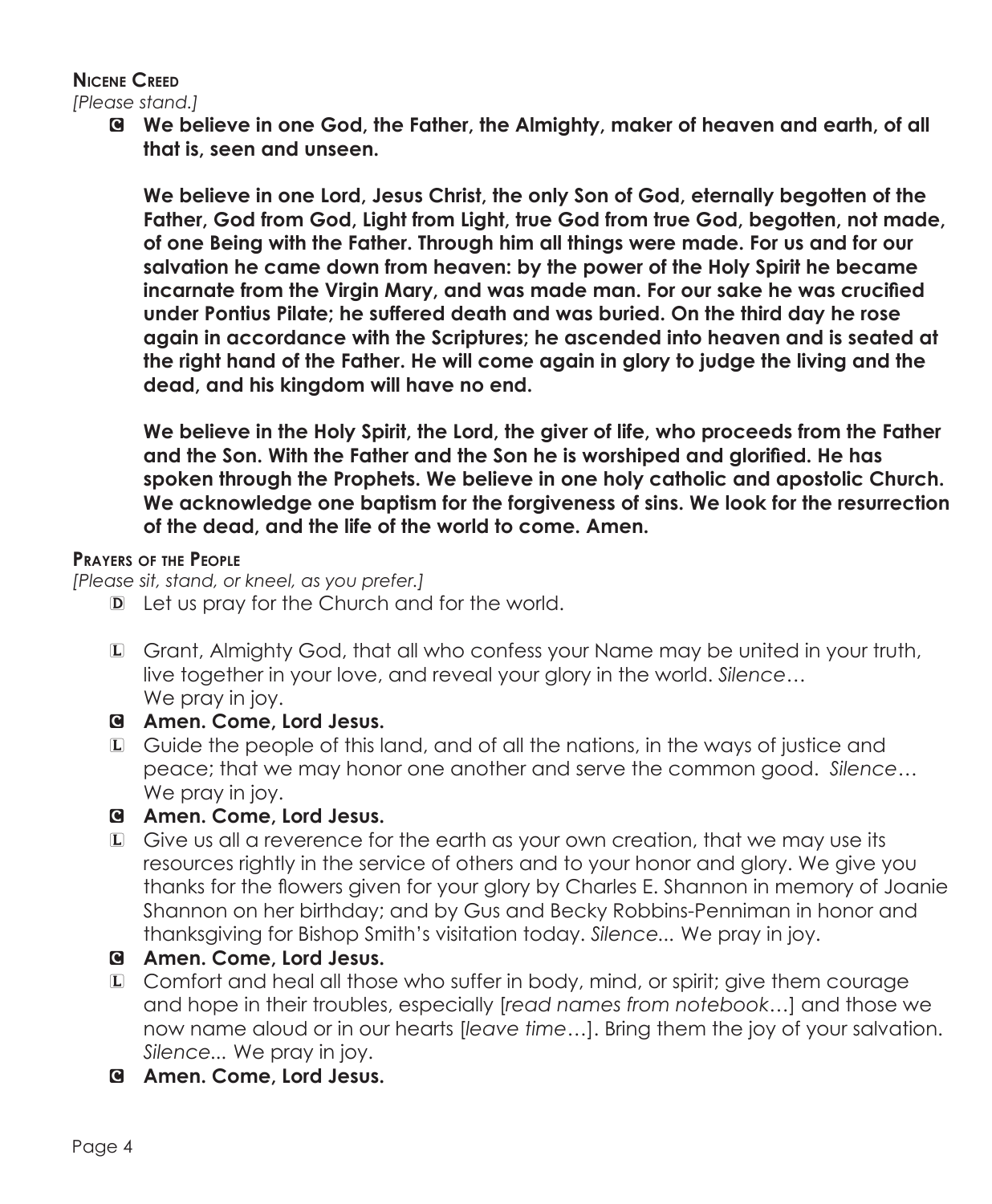- L Bless all whose lives are closely linked with ours, and grant that we may serve Christ in them, and love one another as he loves us. We thank you for all the blessings of this life [*especially… read items from notebook.*] *Silence...* We pray in joy.
- C **Amen. Come, Lord Jesus.**
- L We commend to your mercy all who have died, especially [*read names from notebook…*]. We pray also for those we now name aloud or in our hearts [*leave time…*]; that your will for them may be fulfilled; and we pray that we may share with all your saints in your eternal kingdom. *Silence...* We pray in joy.
- C **Amen. Come, Lord Jesus.**
- L These things and all for which we pray, we ask in the name of your Son, Jesus Christ our Lord and Savior.
- C **Amen.**

## **Confession and Forgiveness of Sin**

*[Please stand or kneel, as you choose.]*

- D Let us humbly confess our sins unto Almighty God. [*Silence is kept.]* Most merciful God,…
- C **we confess that we have sinned against thee in thought, word, and deed, by what we have done, and by what we have left undone. We have not loved thee with our whole heart; we have not loved our neighbors as ourselves. We are truly sorry and we humbly repent. For the sake of thy Son Jesus Christ, have mercy on us and forgive us; that we may delight in thy will, and walk in thy ways, to the glory of thy Name. Amen.**
- B Almighty God, our heavenly Father, who of his great mercy hath promised forgiveness of sins to those who with hearty repentance and true faith turn unto him, have mercy upon you, pardon and deliver you from all your sins, confirm and strengthen you in all goodness, and bring you to everlasting life; through Jesus Christ our Lord.
- C **Amen.**

#### **Prayers and Blessings**

### **The Peace**

*[Please stand.]*

- B The peace of the Lord be always with you.
- C **And with thy spirit.**

# **The Holy Communion**

# **Offertory Music**

### **Offertory Sentence**

B Let us with gladness present the offerings and oblations of our life and labor to the Lord.

*[Please be seated.]*

### **Presentation of the Offerings**

*[Please stand when the deacon receives the offering.]*

- D As we receive these gifts, we acknowledge:
- C **All things come from thee, O Lord, and of thine own have we given thee.**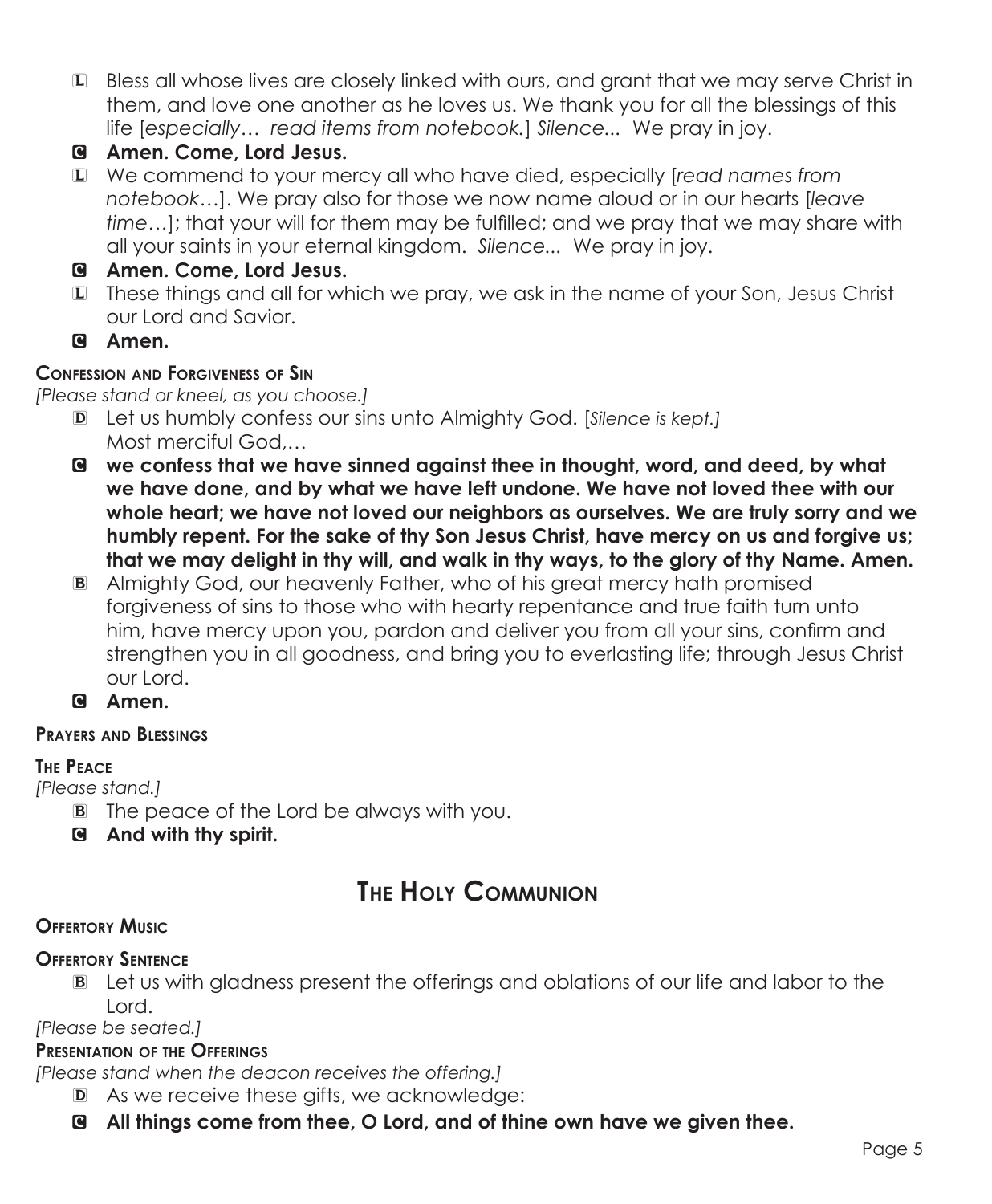**The Great Thanksgiving:** Eucharistic Prayer I

- B The Lord be with you.
- C **And with thy spirit.**
- B Lift up your hearts.
- C **We lift them up unto the Lord.**
- B Let us give thanks unto our Lord God.
- C **It is meet and right so to do.**
- B It is very meet, right, and our bounden duty, that we should at all times, and in all places, give thanks unto thee, O Lord, holy Father, almighty, everlasting God. Because thou didst send thy beloved Son to redeem us from sin and death, and to make us heirs in him of everlasting life; that when he shall come again in power and great triumph to judge the world, we may without shame or fear rejoice to behold his appearing. Therefore with Angels and Archangels, and with all the company of heaven, we laud and magnify thy glorious Name; evermore praising thee, and saying,
- C **Holy, holy, holy, Lord God of Hosts: Heaven and earth are full of thy glory. Glory be to thee, O Lord Most High. Blessed is he that cometh in the name of the Lord. Hosanna in the highest.**

*[Please kneel or stand, as you choose.]*

B All glory be to thee, Almighty God, our heavenly Father, for that thou, of thy tender mercy, didst give thine only Son Jesus Christ to suffer death upon the cross for our redemption; who made there, by his one oblation of himself once offered, a full, perfect, and sufficient sacrifice, oblation, and satisfaction, for the sins of the whole world; and did institute, and in his holy Gospel command us to continue, a perpetual memory of that his precious death and sacrifice, until his coming again.

 For in the night in which he was betrayed, he took bread; and when he had given thanks, he brake it, and gave it to his disciples, saying, "Take, eat, this is my Body, which is given for you. Do this in remembrance of me."

Likewise, after supper, he took the cup; and when he had given thanks, he gave it to them, saying, "Drink ye all of this; for this is my Blood of the New Testament, which is shed for you, and for many, for the remission of sins. Do this, as oft as ye shall drink it, in remembrance of me."

 Wherefore, O Lord and heavenly Father, according to the institution of thy dearly beloved Son our Savior Jesus Christ, we, thy humble servants, do celebrate and make here before thy divine majesty, with these thy holy gifts, which we now offer unto thee, the memorial thy Son hath commanded us to make; having in remembrance his blessed passion and precious death, his mighty resurrection and glorious ascension; rendering unto thee most hearty thanks for the innumerable benefits procured unto us by the same. And we most humbly beseech thee, O merciful Father, to hear us; and, of thy almighty goodness, vouchsafe to bless and sanctify, with thy Word and Holy Spirit, these thy gifts and creatures of bread and wine; that we, receiving them according to thy Son our Savior Jesus Christ's holy institution, in remembrance of his death and passion, may be partakers of his most blessed Body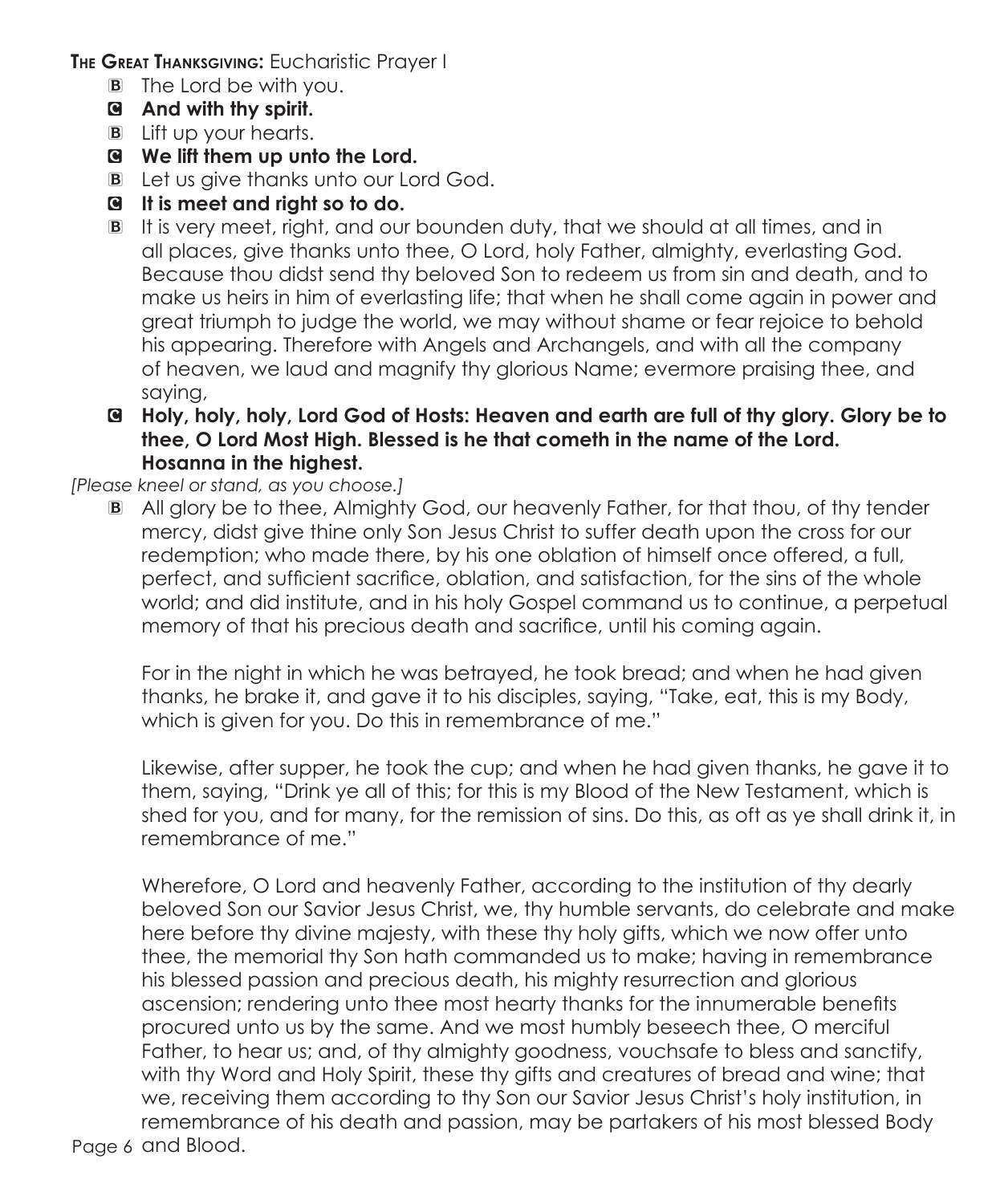C **And we earnestly desire thy fatherly goodness mercifully to accept this our sacrifice of praise and thanksgiving; most humbly beseeching thee to grant that, by the merits and death of thy Son Jesus Christ, and through faith in his blood, we, and all thy whole Church, may obtain remission of our sins, and all other benefits of his passion.**

**And here we offer and present unto thee, O Lord, our selves, our souls and bodies, to be a reasonable, holy, and living sacrifice unto thee; humbly beseeching thee that we, and all others who shall be partakers of this Holy Communion, may worthily receive the most precious Body and Blood of thy son Jesus Christ, be filled with thy grace and heavenly benediction, and made one body with him, that he may dwell in us, and we in him.**

 **And although we are unworthy, through our manifold sins, to offer unto thee any sacrifice, yet we beseech thee to accept this our bounden duty and service, not weighing our merits, but pardoning our offenses, through Jesus Christ our Lord;** 

B By whom, and with whom, in the unity of the Holy Ghost all honor and glory be unto thee, O Father Almighty, world without end.

#### C **AMEN.**

#### **The Lord's Prayer**

- B And now, as our Savior Christ hath taught us, we are bold to say,
- C **Our Father, who art in heaven, hallowed be thy Name, thy kingdom come, thy will be done, on earth as it is in heaven. Give us this day our daily bread. And forgive us our trespasses, as we forgive those who trespass against us. And lead us not into temptation, but deliver us from evil. For thine is the kingdom, and the power, and the glory, for ever and ever. Amen.**

#### **Breaking of the Bread**

- B Alleluia. Christ our Passover is sacrificed for us.
- C **Therefore let us keep the feast. Alleluia.**
- B The Gifts of God for the People of God. Take them in remembrance that Christ died for you, and feed on him in your hearts by faith, with thanksgiving.

*[You may be seated. All are welcome at the Lord's Table. Please follow the directions of the usher, who will let you know when it's your turn to go to the altar rail. You may stand or kneel. To receive, hold your hands in front of you, one palm over the other. The priest will place a wafer there. You may either consume it immediately, and then sip from the cup of wine when it comes to you, or, you may wait and dip the wafer into the wine. When you are finished, please return to your seat by the side aisle.]*